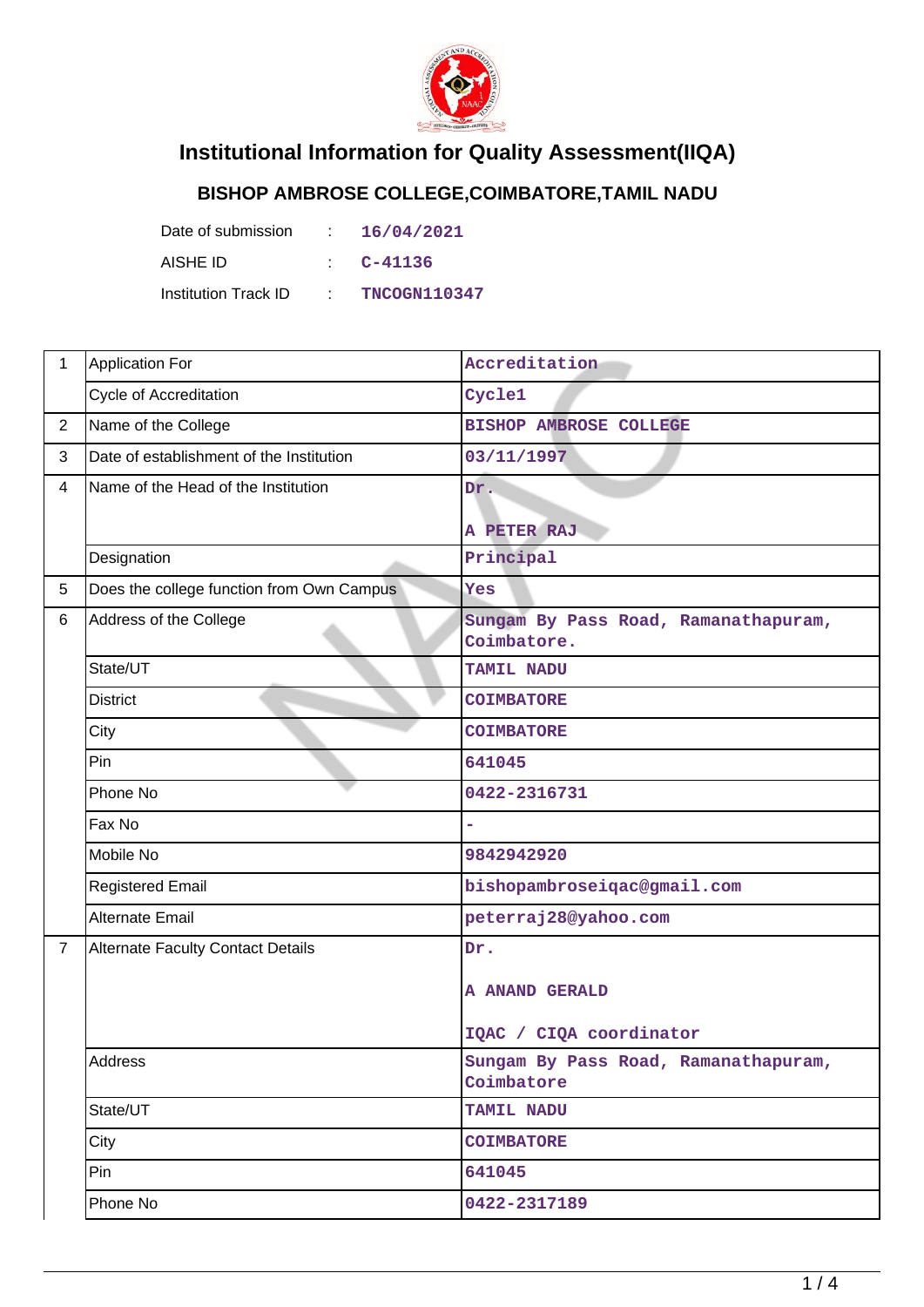|          | Fax No                                                                                                                                                                                                       |                                                                                                                                                                                                                                                                                                                                   |                                    |               |                             |          |  |
|----------|--------------------------------------------------------------------------------------------------------------------------------------------------------------------------------------------------------------|-----------------------------------------------------------------------------------------------------------------------------------------------------------------------------------------------------------------------------------------------------------------------------------------------------------------------------------|------------------------------------|---------------|-----------------------------|----------|--|
|          | Mobile No                                                                                                                                                                                                    |                                                                                                                                                                                                                                                                                                                                   | 8300312920                         |               |                             |          |  |
|          | Email                                                                                                                                                                                                        |                                                                                                                                                                                                                                                                                                                                   |                                    |               | anandgerald1974@gmail.com   |          |  |
|          | Alternate Email                                                                                                                                                                                              |                                                                                                                                                                                                                                                                                                                                   |                                    |               |                             |          |  |
| 8        | Website                                                                                                                                                                                                      |                                                                                                                                                                                                                                                                                                                                   |                                    |               | www.bishopambrosecollege.in |          |  |
| 9        | Years of graduation of last two batches                                                                                                                                                                      | Has the Institution completed 6 years of existence /                                                                                                                                                                                                                                                                              | Yes<br>Year1- 2019 Year2- 2020     |               |                             |          |  |
| 10       | Nature of the college                                                                                                                                                                                        |                                                                                                                                                                                                                                                                                                                                   | Self Financing                     |               |                             |          |  |
| 11       | <b>College Affiliation</b>                                                                                                                                                                                   |                                                                                                                                                                                                                                                                                                                                   | Affiliated                         |               |                             |          |  |
| 12       |                                                                                                                                                                                                              | Name of the affiliating University(ies) and the state(s) in which the University(ies) is located                                                                                                                                                                                                                                  |                                    |               |                             |          |  |
|          | State                                                                                                                                                                                                        | <b>University Name</b>                                                                                                                                                                                                                                                                                                            |                                    |               | <b>Documents</b>            |          |  |
|          | Tamil Nadu                                                                                                                                                                                                   | Bharathiar University                                                                                                                                                                                                                                                                                                             |                                    |               | <b>View Document</b>        |          |  |
|          |                                                                                                                                                                                                              |                                                                                                                                                                                                                                                                                                                                   |                                    |               |                             |          |  |
| 13       | <b>UGC Act?</b>                                                                                                                                                                                              | Is the Institution recognized under section 2(f) of the                                                                                                                                                                                                                                                                           | Yes                                | 12/01/2004    |                             |          |  |
|          |                                                                                                                                                                                                              |                                                                                                                                                                                                                                                                                                                                   |                                    | View Document |                             |          |  |
| 14       | Is the Institution recognized under section 12B of the  Yes<br><b>UGC Act?</b><br>If yes, date of recognition by UGC under section<br>12B along with latest Plan General Development<br>Grant release letter |                                                                                                                                                                                                                                                                                                                                   | 30/04/2012<br><u>View Document</u> |               |                             |          |  |
| 15       | Is the institution recognised as an Autonomous<br>College by the UGC?                                                                                                                                        |                                                                                                                                                                                                                                                                                                                                   |                                    | <b>No</b>     |                             |          |  |
| 16       | Is the institution recognised as a 'College with<br>Potential for Excellence (CPE)' by the UGC?                                                                                                              |                                                                                                                                                                                                                                                                                                                                   | <b>No</b>                          |               |                             |          |  |
| 17       | Is the institution recognised as a 'College of<br>Excellence' by the UGC?                                                                                                                                    |                                                                                                                                                                                                                                                                                                                                   | <b>No</b>                          |               |                             |          |  |
| 18       | by any Statutory Regulatory Authority (SRA)                                                                                                                                                                  | Is the College offering any programmes recognised                                                                                                                                                                                                                                                                                 | <b>No</b>                          |               |                             |          |  |
|          | <b>Statutory Regulatory Authorities</b>                                                                                                                                                                      |                                                                                                                                                                                                                                                                                                                                   |                                    |               |                             |          |  |
|          |                                                                                                                                                                                                              |                                                                                                                                                                                                                                                                                                                                   |                                    |               | SRA program                 | Document |  |
|          |                                                                                                                                                                                                              |                                                                                                                                                                                                                                                                                                                                   |                                    |               | No Content                  |          |  |
| 19<br>20 | Number of programmes offered                                                                                                                                                                                 | If the institution is not affiliated to a university and is<br>offering programmes recognized by any Statutory<br>Regulatory Authorities (SRA), are the programmes<br>recognized by Association of Indian Universities(AIU)<br>or other appropriate Government authorities as<br>equivalent to UG / PG Programmes of a University |                                    |               | Not Applicable              |          |  |
|          |                                                                                                                                                                                                              |                                                                                                                                                                                                                                                                                                                                   |                                    |               |                             |          |  |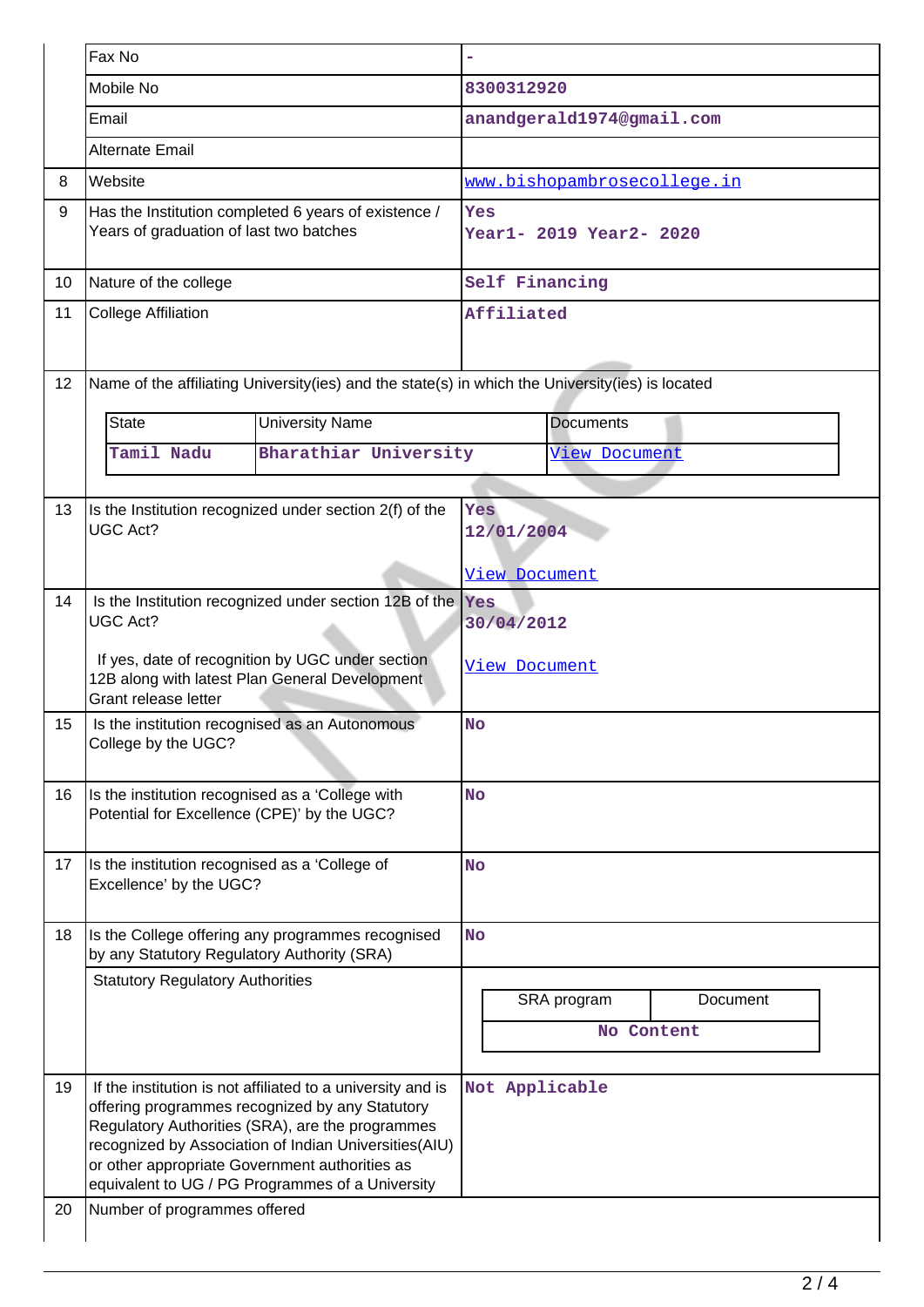| Programmes                                                             | Number      |
|------------------------------------------------------------------------|-------------|
| <b>UG</b>                                                              | 12          |
| $_{\rm PG}$                                                            | 2           |
| Post Master's (DM, Ayurveda<br>Vachaspathi, M.Ch)                      | $\Omega$    |
| Pre Doctoral (M.Phil)                                                  | $\mathbf 0$ |
| Doctoral (Ph.D)                                                        | $\Omega$    |
| Post Doctoral (D.Sc, D.Litt,<br>LLD)                                   | $\Omega$    |
| PG Diploma recognised by statutory 0<br>authority including university |             |
| Diploma                                                                | $\mathbf 0$ |
| Certificate / Awareness                                                | $\Omega$    |

## 21 Programme Details

| Program               | Department     | <b>University Affiliation</b> | <b>SRA Recognition</b> | <b>Affiliation Status</b> |
|-----------------------|----------------|-------------------------------|------------------------|---------------------------|
| <b>BSc(Computer</b>   | Computer       | Bharathiar                    |                        | Permanent                 |
| Science)              | Science        | University                    |                        |                           |
| <b>BCA</b>            | Computer       | Bharathiar                    |                        | Permanent                 |
|                       | Science        | University                    |                        |                           |
| <b>BSc(Informati</b>  | Computer       | Bharathiar                    |                        | Permanent                 |
| on                    | Science        | University                    |                        |                           |
| Technology)           |                |                               |                        |                           |
| <b>BSC</b>            | Mathematics    | Bharathiar                    |                        | Permanent                 |
|                       |                | University                    |                        |                           |
| <b>BCom</b>           | Commerce       | Bharathiar                    |                        | Permanent                 |
|                       |                | University                    |                        |                           |
| <b>BCom(Computer)</b> | Commerce       | Bharathiar                    |                        | Permanent                 |
| Application)          |                | University                    |                        |                           |
| <b>BBA</b>            | Management     | Bharathiar                    |                        | Permanent                 |
|                       | <b>Studies</b> | University                    |                        |                           |
| <b>BBA</b> (Computer  | Management     | Bharathiar                    |                        | Permanent                 |
| Application)          | <b>Studies</b> | University                    |                        |                           |
| <b>BCom(Corporat</b>  | Corporate      | Bharathiar                    |                        | Permanent                 |
| e                     | Secretaryship  | University                    |                        |                           |
| Secretaryship         |                |                               |                        |                           |
|                       |                |                               |                        |                           |
| <b>BCom(Corporat</b>  | Corporate      | Bharathiar                    |                        | Permanent                 |
| e                     | Secretaryship  | University                    |                        |                           |
| Secretaryship         |                |                               |                        |                           |
| With Computer         |                |                               |                        |                           |
| Application)          |                |                               |                        |                           |
| <b>BA</b>             | English        | Bharathiar                    |                        | Permanent                 |
|                       |                | University                    |                        |                           |
| <b>BCom(Professi</b>  | Commerce       | Bharathiar                    |                        | Temporary                 |
| ona1                  |                | University                    |                        |                           |
| Accounting)           |                |                               |                        |                           |
| <b>MCom</b>           | Commerce       | Bharathiar                    |                        | Permanent                 |
|                       |                | University                    |                        |                           |
| <b>MSW</b>            | Social Work    | Bharathiar                    |                        | Permanent                 |
|                       |                | University                    |                        |                           |